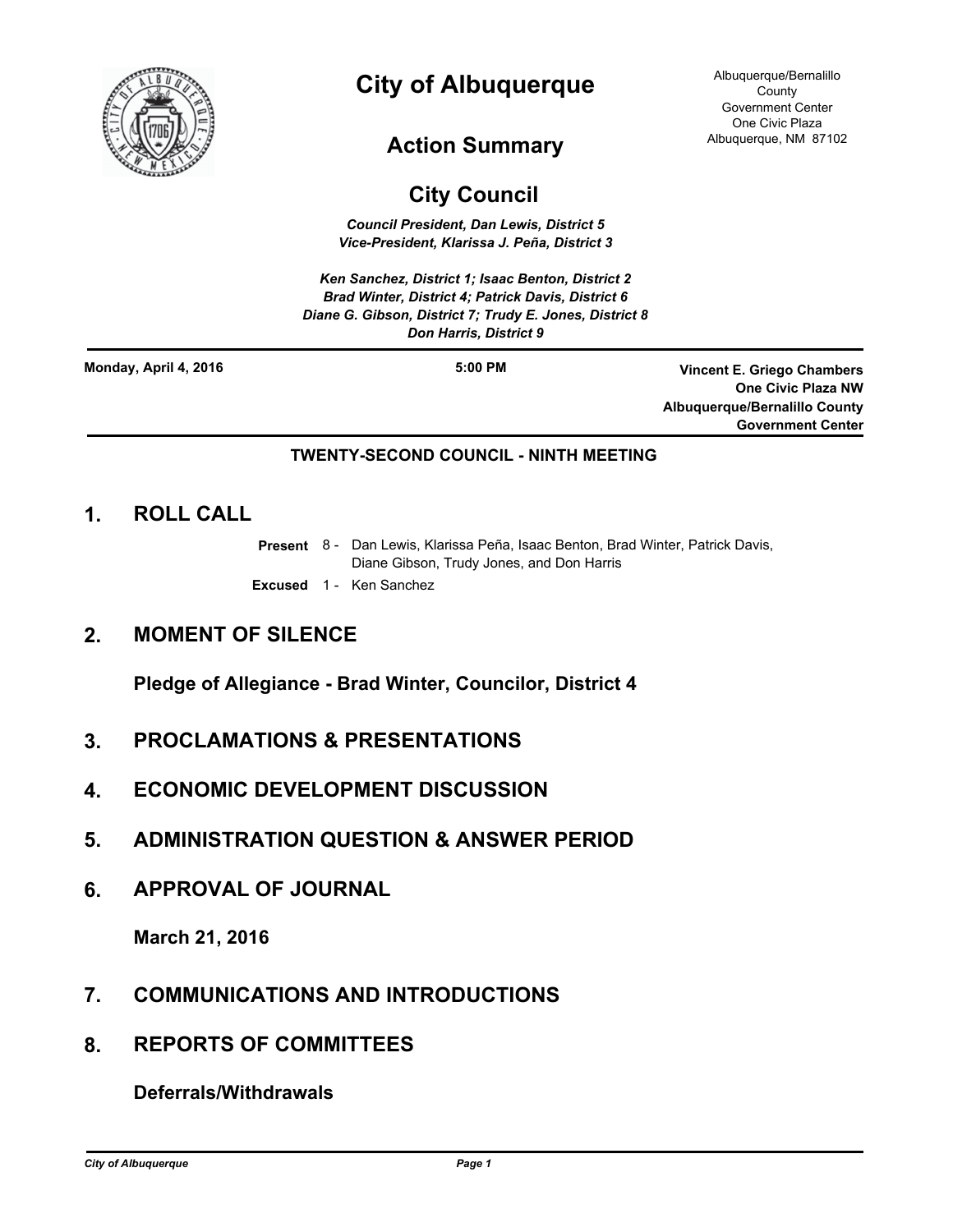| е. | $O-16-12$       | C/S Amending Chapter 6 Article 6, ROA 1994, The Boards And<br>Commissions Ordinance To Add A Part 12 To Establish A Central<br>Avenue, Louisiana Boulevard And Uptown Merchants And Property<br>Owners Transit Advisory Board (Sanchez, Winter) |
|----|-----------------|-------------------------------------------------------------------------------------------------------------------------------------------------------------------------------------------------------------------------------------------------|
|    |                 | A motion was made by Councilor Winter that this matter be Postponed to April<br>18, 2016. The motion carried by the following vote:                                                                                                             |
|    |                 | Lewis, Peña, Benton, Winter, Davis, Gibson, Jones, and Harris<br>For: $8-$                                                                                                                                                                      |
|    |                 | Sanchez<br>Excused: $1 -$                                                                                                                                                                                                                       |
| a. | OC-15-4         | Selection of the Inspector General                                                                                                                                                                                                              |
|    |                 | A motion was made by President Lewis that this matter be Withdrawn. The<br>motion carried by the following vote:                                                                                                                                |
|    |                 | For: 8 - Lewis, Peña, Benton, Winter, Davis, Gibson, Jones, and Harris                                                                                                                                                                          |
|    |                 | Excused: 1 - Sanchez                                                                                                                                                                                                                            |
| b. | EC-15-17        | Mayor's Reappointment of Mr. Joseph D. Grasso to the Airport<br><b>Advisory Board</b>                                                                                                                                                           |
|    |                 | A motion was made by President Lewis that this matter be Postponed to April<br>18, 2016. The motion carried by the following vote:                                                                                                              |
|    |                 | Lewis, Peña, Benton, Winter, Davis, Gibson, Jones, and Harris<br>For: $8-$                                                                                                                                                                      |
|    |                 | Sanchez<br>Excused: $1 -$                                                                                                                                                                                                                       |
| а. | <u>O-15-2</u>   | Amending The Balloon Fiesta Park Commission Ordinance, Chapter<br>10, Article 10 Of The Revised Ordinances Of Albuquerque (Jones)                                                                                                               |
|    |                 | A motion was made by Councilor Jones that this matter be Postponed to May<br>2, 2016. The motion carried by the following vote:                                                                                                                 |
|    |                 | For: 8 - Lewis, Peña, Benton, Winter, Davis, Gibson, Jones, and Harris                                                                                                                                                                          |
|    |                 | Excused: 1 - Sanchez                                                                                                                                                                                                                            |
| d. | $O-16-10$       | Amending Section 9-17-1 Et Seq. Of The City Of Albuquerque Code<br>Of Ordinances, Angel's Law (Jones, by request)                                                                                                                               |
|    |                 | A motion was made by Councilor Jones that this matter be Postponed to April<br>18, 2016. The motion carried by the following vote:                                                                                                              |
|    |                 | Lewis, Peña, Benton, Winter, Davis, Gibson, Jones, and Harris<br>For: $8-$                                                                                                                                                                      |
|    |                 | Sanchez<br>Excused:<br>$1 -$                                                                                                                                                                                                                    |
| g. | <u>R-15-274</u> | C/S Amending The Coors Corridor Plan As It Relates To Prohibited<br>Signs (Sanchez)                                                                                                                                                             |

**A motion was made by President Lewis that this matter be Postponed to April 18, 2016. The motion carried by the following vote:**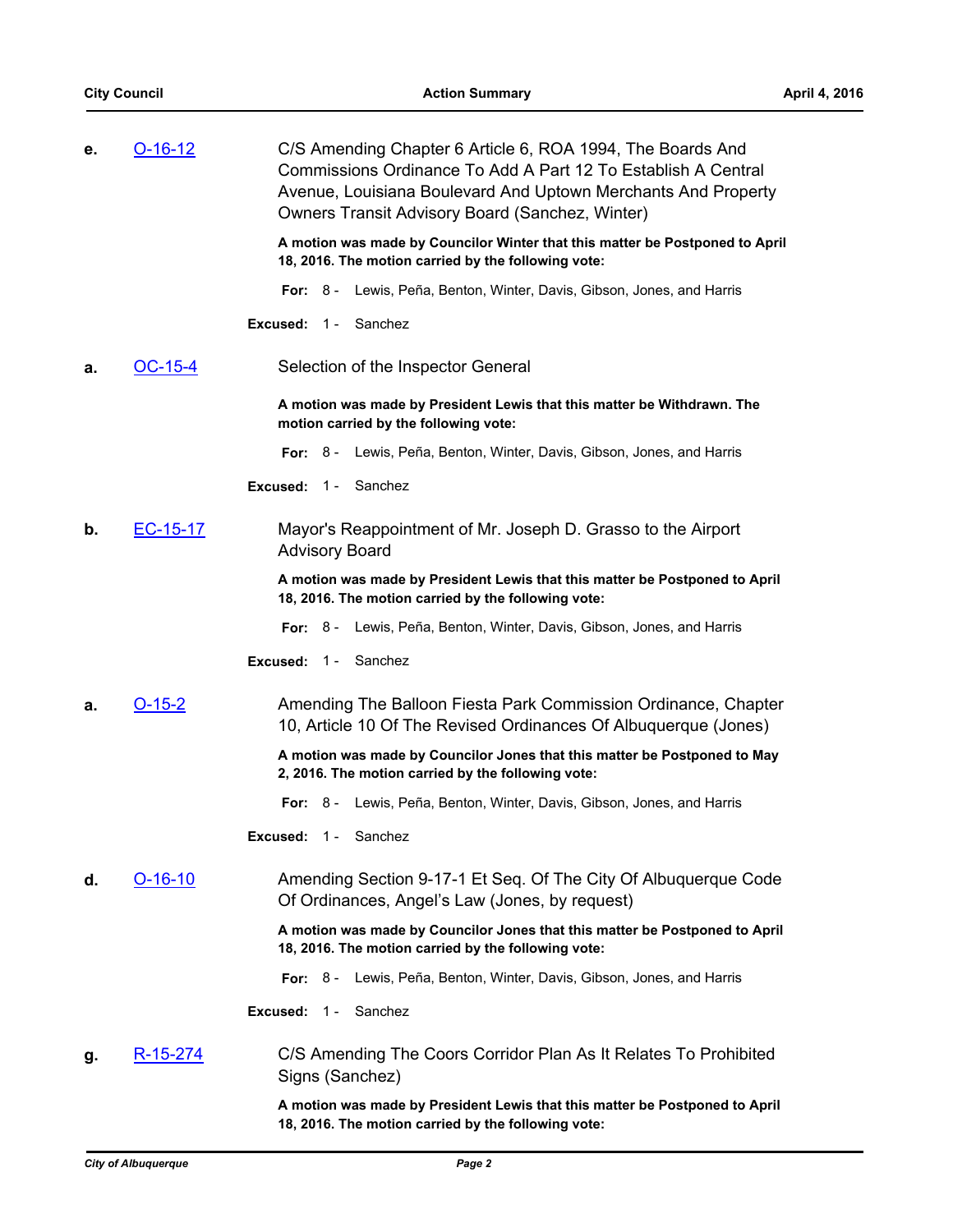**For:** 8 - Lewis, Peña, Benton, Winter, Davis, Gibson, Jones, and Harris

**Excused:** 1 - Sanchez

## **9. GENERAL PUBLIC COMMENTS**

#### **10. ANNOUNCEMENTS**

#### **CONSENT AGENDA: {Items may be removed at the request of any Councilor} 11.**

**a.** [EC-16-38](http://cabq.legistar.com/gateway.aspx?m=l&id=/matter.aspx?key=10031) Status Report FY16 Goal 1, Priority Objective 5, Driver Seniority Roster

> **A motion was made by Vice-President Peña that this matter be Receipt Be Noted. The motion carried by the following vote:**

**For:** 8 - Lewis, Peña, Benton, Winter, Davis, Gibson, Jones, and Harris

**Excused:** 1 - Sanchez

**b.** [EC-16-40](http://cabq.legistar.com/gateway.aspx?m=l&id=/matter.aspx?key=10033) Status Report FY16 Goal 3, Objective 3, Complete Unser Reconstruction Dellyne to Montano

> **A motion was made by Vice-President Peña that this matter be Receipt Be Noted. The motion carried by the following vote:**

**For:** 8 - Lewis, Peña, Benton, Winter, Davis, Gibson, Jones, and Harris

**Excused:** 1 - Sanchez

**c.** [EC-16-41](http://cabq.legistar.com/gateway.aspx?m=l&id=/matter.aspx?key=10034) Status Report FY16 Goal 3, Objective 2, Bridge Maintenance

**A motion was made by Vice-President Peña that this matter be Receipt Be Noted. The motion carried by the following vote:**

**For:** 8 - Lewis, Peña, Benton, Winter, Davis, Gibson, Jones, and Harris

**Excused:** 1 - Sanchez

**d.** [EC-16-57](http://cabq.legistar.com/gateway.aspx?m=l&id=/matter.aspx?key=10063) FY 2016 State Certification of Budget

**A motion was made by Vice-President Peña that this matter be Receipt Be Noted. The motion carried by the following vote:**

**For:** 8 - Lewis, Peña, Benton, Winter, Davis, Gibson, Jones, and Harris

**Excused:** 1 - Sanchez

**f.** [EC-16-72](http://cabq.legistar.com/gateway.aspx?m=l&id=/matter.aspx?key=10095) Mayor's Appointment of Mrs. Cheryl L.M. Lete to the Balloon Fiesta Park Commission

> **A motion was made by Vice-President Peña that this matter be Confirmed. The motion carried by the following vote:**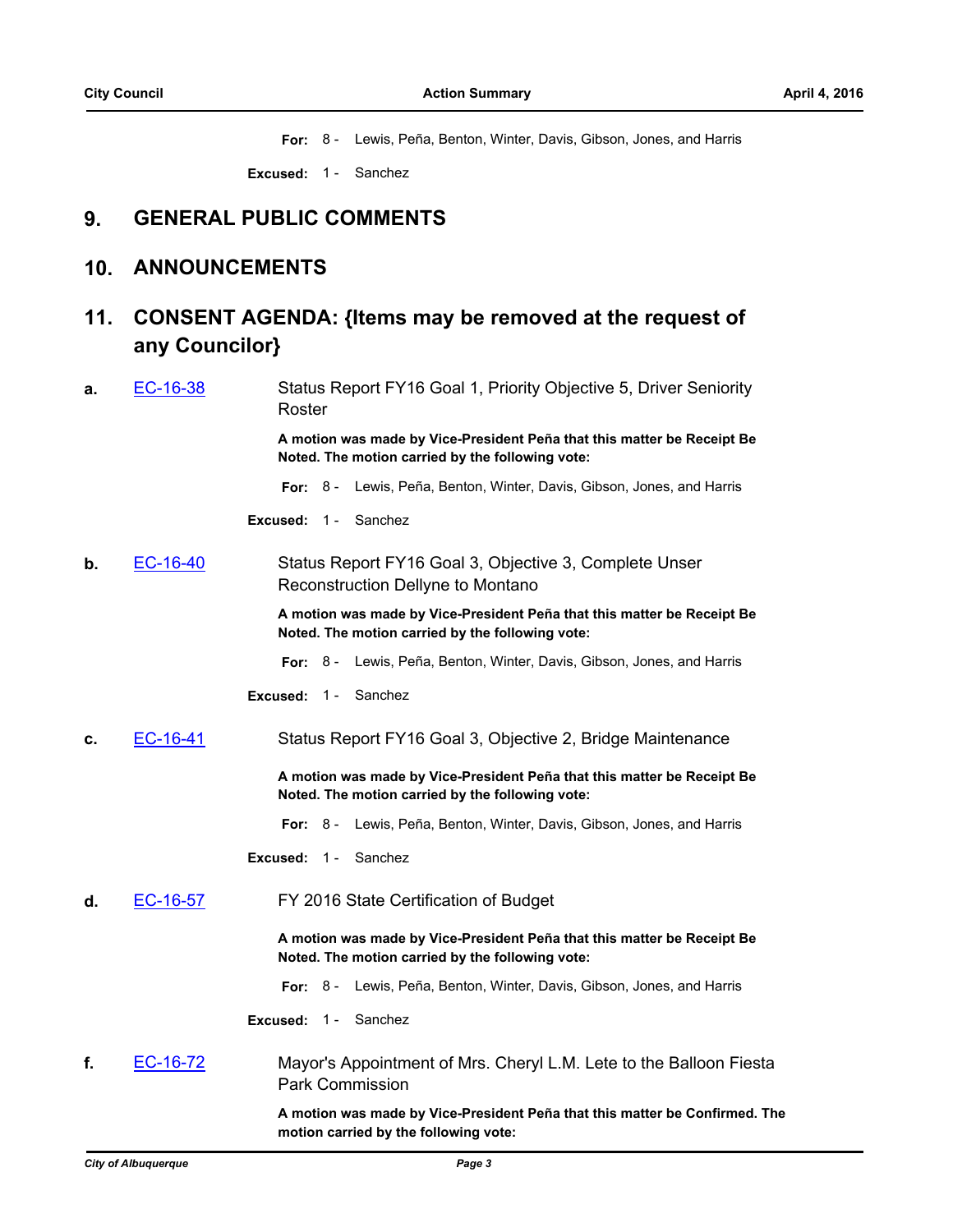**For:** 8 - Lewis, Peña, Benton, Winter, Davis, Gibson, Jones, and Harris

**Excused:** 1 - Sanchez

**g.** [EC-16-73](http://cabq.legistar.com/gateway.aspx?m=l&id=/matter.aspx?key=10096) Mayor's Appointment of Mrs. Lucy J. Gray to the Municipal Golf Advisory Board

> **A motion was made by Vice-President Peña that this matter be Confirmed. The motion carried by the following vote:**

- **For:** 8 Lewis, Peña, Benton, Winter, Davis, Gibson, Jones, and Harris
- **Excused:** 1 Sanchez
- **h.** [EC-16-75](http://cabq.legistar.com/gateway.aspx?m=l&id=/matter.aspx?key=10100) Mayor's Appointment of Mr. Joel E. Robinson to the Youth Advisory Council

**A motion was made by Vice-President Peña that this matter be Confirmed. The motion carried by the following vote:**

- **For:** 8 Lewis, Peña, Benton, Winter, Davis, Gibson, Jones, and Harris
- **Excused:** 1 Sanchez
- **i.** [EC-16-76](http://cabq.legistar.com/gateway.aspx?m=l&id=/matter.aspx?key=10101) Mayor's Reappointment of Dr. Dusadee Sarangarm to the Human Rights Board

**A motion was made by Vice-President Peña that this matter be Confirmed. The motion carried by the following vote:**

**For:** 8 - Lewis, Peña, Benton, Winter, Davis, Gibson, Jones, and Harris

**Excused:** 1 - Sanchez

**j.** [EC-16-86](http://cabq.legistar.com/gateway.aspx?m=l&id=/matter.aspx?key=10115) Mayor's Appointment of Mrs. Erin D. Muffoletto Baca to the ABQ Volunteers Advisory Board

> **A motion was made by Vice-President Peña that this matter be Confirmed. The motion carried by the following vote:**

- **For:** 8 Lewis, Peña, Benton, Winter, Davis, Gibson, Jones, and Harris
- **Excused:** 1 Sanchez
- **k.** [R-16-14](http://cabq.legistar.com/gateway.aspx?m=l&id=/matter.aspx?key=10050) Approving And Authorizing The Filing Of A Grant Application For A Fine Particulate Matter Air Monitoring Grant With The U.S. Environmental Protection Agency And Providing An Appropriation To The Environmental Health Department In Fiscal Year 2016 (Gibson, by request)

**A motion was made by Vice-President Peña that this matter be Passed. The motion carried by the following vote:**

- **For:** 8 Lewis, Peña, Benton, Winter, Davis, Gibson, Jones, and Harris
- **Excused:** 1 Sanchez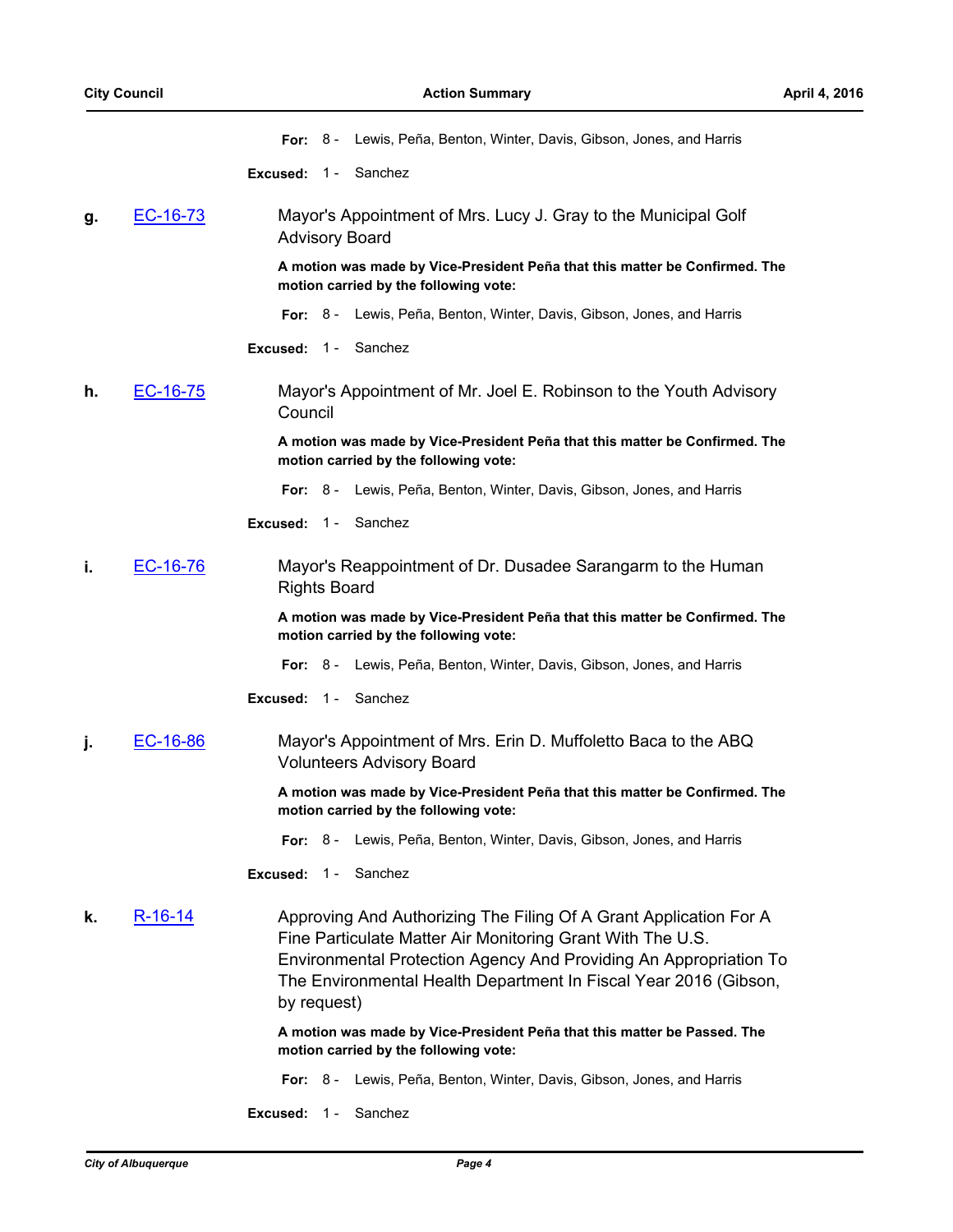| <b>City Council</b> |                                                           | <b>Action Summary</b>                                                                                                                                                                                                    | <b>April 4, 2016</b> |
|---------------------|-----------------------------------------------------------|--------------------------------------------------------------------------------------------------------------------------------------------------------------------------------------------------------------------------|----------------------|
| I.                  | <u>R-16-25</u><br>Albuquerque, Police Department (Winter) | Approving And Authorizing The Mayor To Execute A Memorandum Of<br>Agreement For An ATF Task Force For The Albuquerque Police<br>Department And Providing For An Appropriation To The City Of                             |                      |
|                     |                                                           | A motion was made by Vice-President Peña that this matter be Passed. The<br>motion carried by the following vote:                                                                                                        |                      |
|                     |                                                           | <b>For:</b> 8 - Lewis, Peña, Benton, Winter, Davis, Gibson, Jones, and Harris<br><b>Excused: 1 - Sanchez</b>                                                                                                             |                      |
| m.                  | $R-16-34$                                                 | Amending The Adopted Capital Implementation Program Of The City<br>Of Albuquerque By Changing The Scope Of Existing Projects To Allow<br>For Acquisition Of Land For A Library And Pool In The Northwest<br>Mesa (Lewis) |                      |
|                     |                                                           | A motion was made by Vice-President Peña that this matter be Passed. The<br>motion carried by the following vote:                                                                                                        |                      |
|                     |                                                           | <b>For:</b> 8 - Lewis, Peña, Benton, Winter, Davis, Gibson, Jones, and Harris                                                                                                                                            |                      |
|                     |                                                           | Sanchez<br>Excused:<br>$1 -$                                                                                                                                                                                             |                      |

### **13. APPROVALS:**

**e.** [EC-16-71](http://cabq.legistar.com/gateway.aspx?m=l&id=/matter.aspx?key=10094) Approving a Supplemental Agreement with Attorney Eric Ames

**A motion was made by Councilor Gibson that this matter be Approved. The motion carried by the following vote:**

**For:** 8 - Lewis, Peña, Benton, Winter, Davis, Gibson, Jones, and Harris

**Excused:** 1 - Sanchez

## **12. PUBLIC HEARINGS: {Appeals, SAD Protest Hearings}**

**a.** [AC-16-1](http://cabq.legistar.com/gateway.aspx?m=l&id=/matter.aspx?key=10019) (Project# 1003373/15EPC-40062/15EPC-40063 & 15EPC-40064) Rio Grande Boulevard Neighborhood Association Inc. appeals the Environmental Planning Commission's Approval of an Amendment to Zone Map (Zone Change), a Site Development Plan for Building Permit, and a Site Development for Subdivision for all or a portion of lot S 100ft of lot 8, Alvarado Gardens Unit 1, Zoned RA-2 to SU-1 for PRD, located on Rio Grande Blvd., between Candelaria Road and Campbell Road, containing approximately 1.37 acres

> **A motion was made by Councilor Benton that this matter be To Accept the Land Use Hearing Officer Recommendation and Findings. The motion carried by the following vote:**

- **For:** 8 Lewis, Peña, Benton, Winter, Davis, Gibson, Jones, and Harris
- **Excused:** 1 Sanchez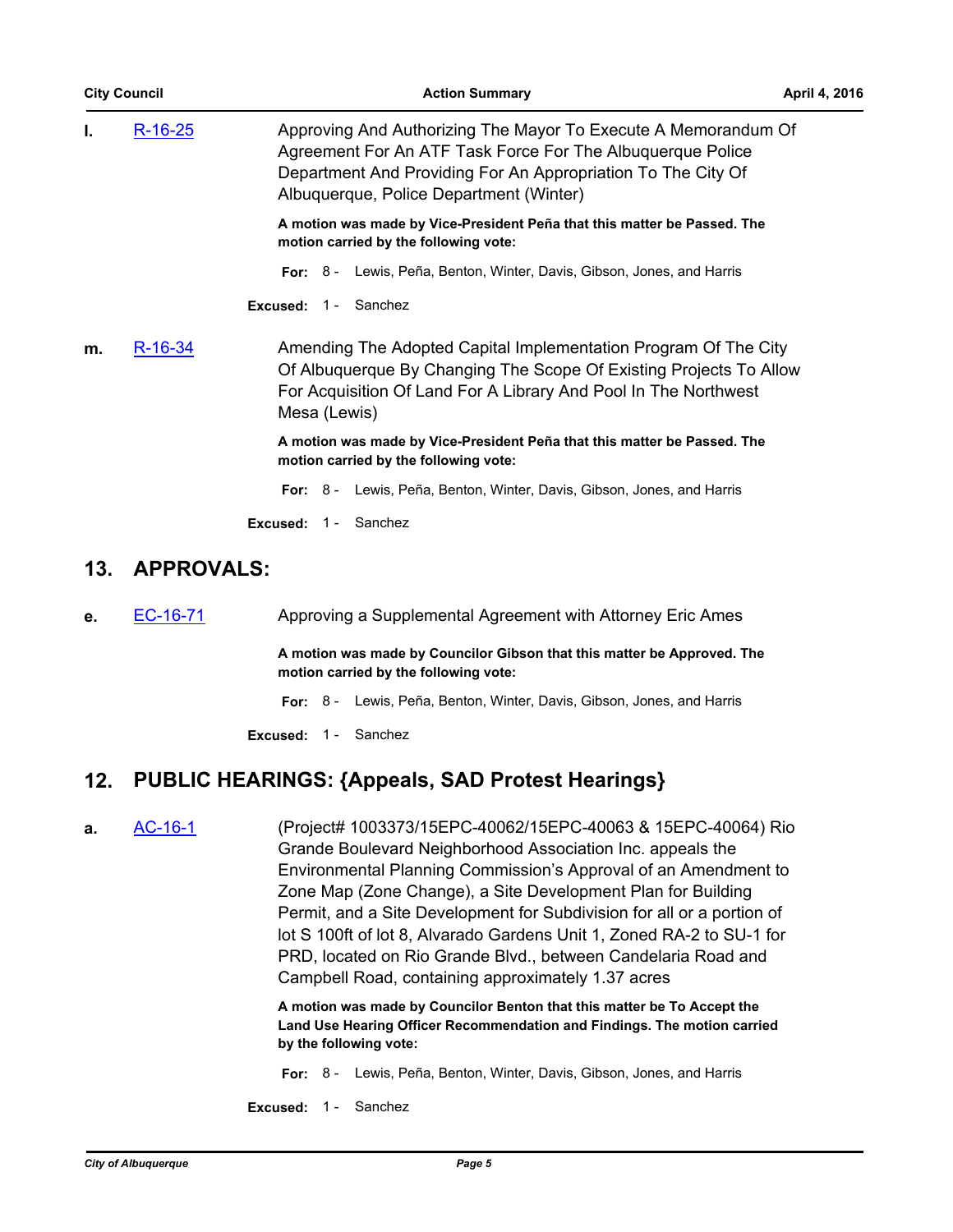| <b>City Council</b> |                      | <b>Action Summary</b>                                                                                                                                                                                                                                                                                                                                                                                                                       | April 4, 2016 |
|---------------------|----------------------|---------------------------------------------------------------------------------------------------------------------------------------------------------------------------------------------------------------------------------------------------------------------------------------------------------------------------------------------------------------------------------------------------------------------------------------------|---------------|
| b.                  | AC-16-2              | Project# 1003275/15EPC-40068 Western Albuquerque Land Holdings<br>Appeals the Environmental Planning Commission's (EPC's) Denial of<br>15EPC-40068, a Site Development Plan for Building Permit, for all or<br>a portion of Tract B-1, Heritage Market Place zoned SU-2, SU-1 for<br>Planned Office Park and Commercial Development, located on Market<br>Street between Hanover Road and Ladera Drive, containing<br>approximately 9 acres |               |
|                     |                      | A motion was made by Councilor Jones that this matter be To Accept the Land<br>Use Hearing Officer Recommendation and Findings. The motion carried by the<br>following vote:                                                                                                                                                                                                                                                                |               |
|                     |                      | Lewis, Benton, Winter, Davis, Gibson, Jones, and Harris<br>For:<br>$7 -$                                                                                                                                                                                                                                                                                                                                                                    |               |
|                     |                      | Against: 1 - Peña                                                                                                                                                                                                                                                                                                                                                                                                                           |               |
|                     |                      | <b>Excused: 1 - Sanchez</b>                                                                                                                                                                                                                                                                                                                                                                                                                 |               |
| 13.                 |                      | APPROVALS: {Contracts, Agreements, and Appointments}                                                                                                                                                                                                                                                                                                                                                                                        |               |
| c.                  | EC-16-67             | Mayor's Recommendation of Award to Espinoza PE & Golf for "Golf<br>Course Concessions - Ladera Golf Course"                                                                                                                                                                                                                                                                                                                                 |               |
|                     |                      | A motion was made by President Lewis that this matter be Approved. The<br>motion carried by the following vote:                                                                                                                                                                                                                                                                                                                             |               |
|                     |                      | For: 8 - Lewis, Peña, Benton, Winter, Davis, Gibson, Jones, and Harris                                                                                                                                                                                                                                                                                                                                                                      |               |
|                     |                      | Sanchez<br>Excused: $1 -$                                                                                                                                                                                                                                                                                                                                                                                                                   |               |
| d.                  | EC-16-74             | Mayor's Appointment of Mr. Chris J. Green to the Open Space<br><b>Advisory Board</b>                                                                                                                                                                                                                                                                                                                                                        |               |
|                     |                      | A motion was made by President Lewis that this matter be Confirmed. The<br>motion carried by the following vote:                                                                                                                                                                                                                                                                                                                            |               |
|                     |                      | For: 6 - Lewis, Peña, Benton, Winter, Jones, and Harris                                                                                                                                                                                                                                                                                                                                                                                     |               |
|                     |                      | Against: 2 - Davis, and Gibson                                                                                                                                                                                                                                                                                                                                                                                                              |               |
|                     |                      | Excused: 1 - Sanchez                                                                                                                                                                                                                                                                                                                                                                                                                        |               |
| е.                  | EC-16-85             | Mayor's Reappointment of Mr. Justin Garcia to the Balloon Fiesta Park<br>Commission                                                                                                                                                                                                                                                                                                                                                         |               |
|                     |                      | A motion was made by President Lewis that this matter be Confirmed. The<br>motion carried by the following vote:                                                                                                                                                                                                                                                                                                                            |               |
|                     |                      | Lewis, Peña, Benton, Winter, Davis, Gibson, Jones, and Harris<br>For: $8-$                                                                                                                                                                                                                                                                                                                                                                  |               |
|                     |                      | Excused: 1 - Sanchez                                                                                                                                                                                                                                                                                                                                                                                                                        |               |
| 14.                 | <b>FINAL ACTIONS</b> |                                                                                                                                                                                                                                                                                                                                                                                                                                             |               |

**b. [O-16-5](http://cabq.legistar.com/gateway.aspx?m=l&id=/matter.aspx?key=10021)** C/S Amending The Albuquerque Zoning Code To Update §14-16-3-10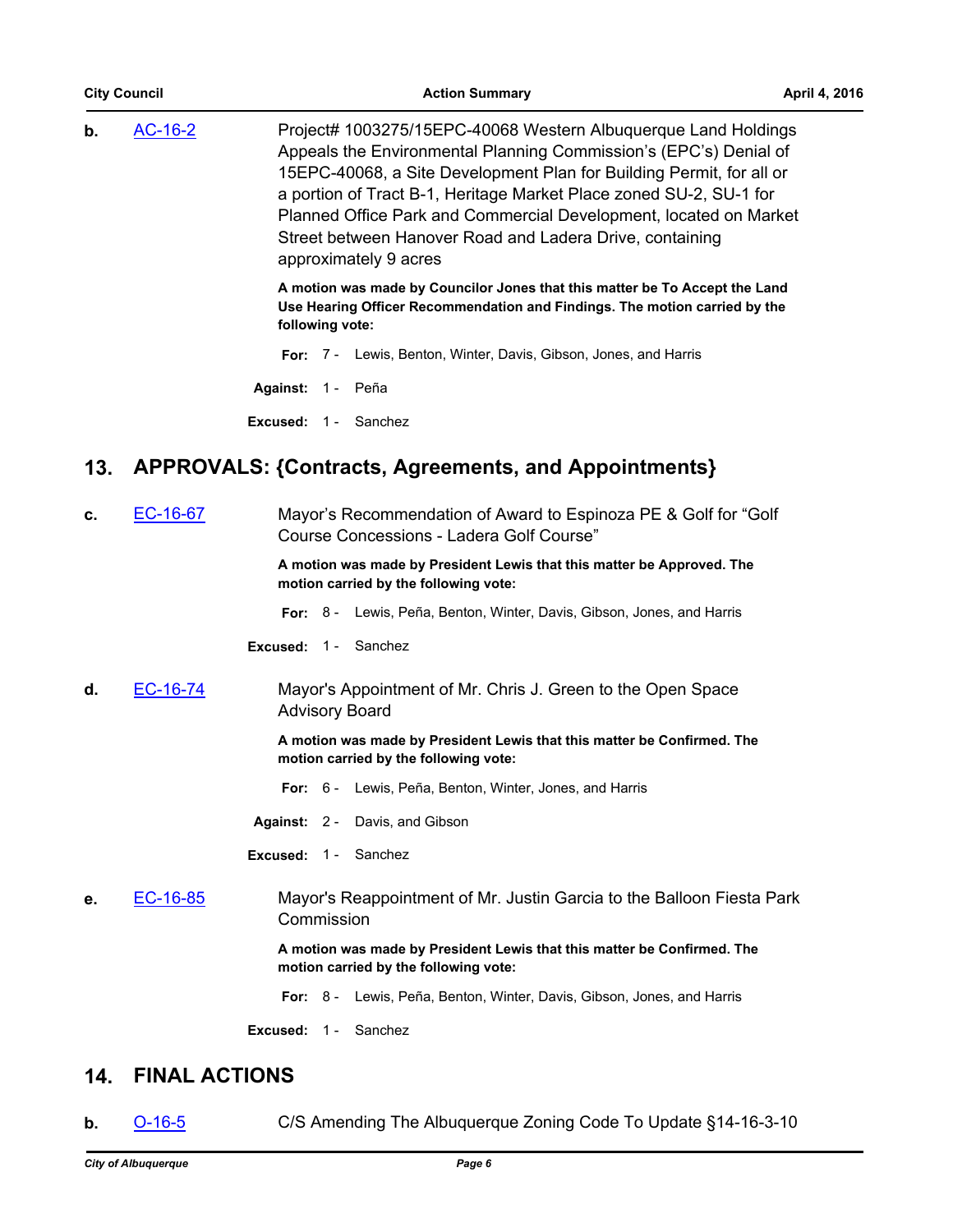(Landscape Regulations) And §14-16-3-1 (Off-Street Parking Regulations) To Establish Standards That Enhance, Improve And Maintain The Quality Of The Public Environment (Benton, by request)

**A motion was made by Councilor Benton that this matter be Passed. The motion carried by the following vote:**

**For:** 8 - Lewis, Peña, Benton, Winter, Davis, Gibson, Jones, and Harris

**Excused:** 1 - Sanchez

**c.** [O-16-6](http://cabq.legistar.com/gateway.aspx?m=l&id=/matter.aspx?key=10022) C/S Amending The Albuquerque Traffic Code To Update § 6-6-2-4 Required Street Trees To Establish Standards That Enhance, Improve And Maintain The Quality Of The Public Environment (Benton, by request)

> **A motion was made by Councilor Benton that this matter be Passed. The motion carried by the following vote:**

**For:** 8 - Lewis, Peña, Benton, Winter, Davis, Gibson, Jones, and Harris

**Excused:** 1 - Sanchez

**f.** [O-16-13](http://cabq.legistar.com/gateway.aspx?m=l&id=/matter.aspx?key=10090) Amending §14-13-3-7 Relating To The Duties Of The Open Space Advisory Board Duties To Require City Council Approval Of Open Space Acquisition Priorities; Amending § 5-2-5 Relating To Acquisition Of Properties To Authorize Acquisition Of Open Space Properties Through Competitive Solicitation (Benton)

> **A motion was made by Councilor Benton that this matter be Passed. The motion carried by the following vote:**

**For:** 8 - Lewis, Peña, Benton, Winter, Davis, Gibson, Jones, and Harris

**Excused:** 1 - Sanchez

**h.** [R-16-12](http://cabq.legistar.com/gateway.aspx?m=l&id=/matter.aspx?key=10029) C/S Establishing A Priorities List For The City Of Albuquerque's Future Open Space Land Acquisitions; Identifying Immediate Priorities And Special Provisions For Certain Properties (Benton)

> **A motion was made by Councilor Harris that this matter be Amended. Councilor Harris moved Amendment No. 1. The motion carried by the following vote:**

**For:** 8 - Lewis, Peña, Benton, Winter, Davis, Gibson, Jones, and Harris

**Excused:** 1 - Sanchez

**A motion was made by Councilor Benton that this matter be Passed as Amended. The motion carried by the following vote:**

- **For:** 8 Lewis, Peña, Benton, Winter, Davis, Gibson, Jones, and Harris
- **Excused:** 1 Sanchez
- **i.** [R-16-13](http://cabq.legistar.com/gateway.aspx?m=l&id=/matter.aspx?key=10049) Approving The East Gateway Metropolitan Redevelopment Area Plan (Harris)